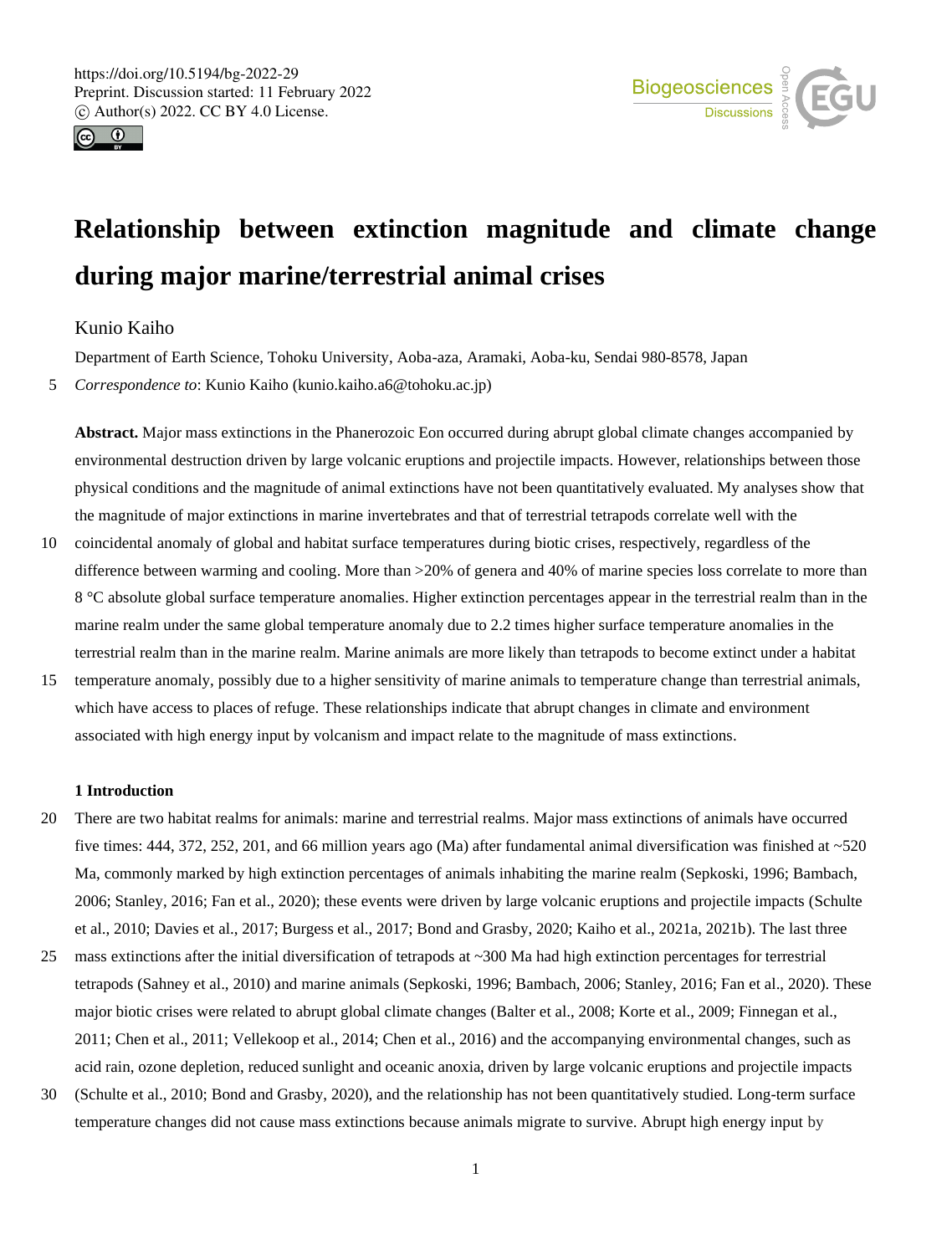



volcanism and impact to the surface of the Earth caused abrupt climate changes accompanied by abrupt environmental destruction, leading to animal crises.

In this study, I aimed to clarify the relationship between the magnitude of biotic crises in marine invertebrates and 35 terrestrial vertebrates (tetrapods) and the global and habitat [marine or terrestrial realm] surface temperature anomalies during the five major mass extinctions as well as the late Guadalupian crisis, which was added to the list of major mass extinctions in some literature (Stanley and Yang, 1994; Rampino and Shen, 2019).

#### **2 Data and methods**

#### 40 **2.1 Diversity reduction percentage**

Genera loss % data of marine animals at the six major biotic crises analyzed by Bambach (2006) and Stanley (2016) are similar (Fig. 1a, Table 1), and the species losses produced by Raup (1979) and Sepkoski (1986) for the terminal Permian crisis were artificially elevated because they combined data for the Guadalupian and terminal Permian crises (Stanley, 2016). Therefore, I used average diversity reduction percentage data for marine invertebrate genera of Bambach (2006) and Stanley

- 45 (2016) and marine species data converted from genera data using the relationship between genera loss % and species loss % (Fig. 1b). I do not use their data for the end of the Guadalupian because the uncertain high loss % of Bambach (2006) and Stanley (2016) likely due to "smear back" (Signor-Lipps Effect) from the great end-Permian event is enhanced by the loss of record from lower sea level in the later Permian (Bambach, 2006) (Fig. 1a, Table 1). Instead, I used the marine species data of Fan et al. (data from China) (Fan et al., 2020) for the end of the Guadalupian, which seems to be the most believable data
- 50 because their sedimentary rock sequences of the GSSP section and nearby sections contain continuous sedimentary rocks without a time gap (Fan et al., 2020). The data from China are not affected by the Signor-Lipps Effect because they contain continuous sedimentary rocks without a time gap (Fan et al., 2020; Huang et al., 2019). Diversity reduction percentage data for tetrapod genera of Benton (2013) and Sahney and Benton (2017) are used to represent those for terrestrial animals because it is difficult to obtain good data for diversity losses among insects and plants. The tetrapod species data were
- 55 converted from genus extinction percentage to species extinction percentage using the relationship curve between family and genera for tetrapods in Fig. 1c (Stanley, 2016) since the actual marine family/genus data mostly fit the conversion relationship curve of genus/species (Figs. 1b, c). The error for genera and species loss percentages is approximately  $\pm$  5% based on Bambach (2006) and Stanley (2016) data for >15% loss values (Fig. 1a, Table 1).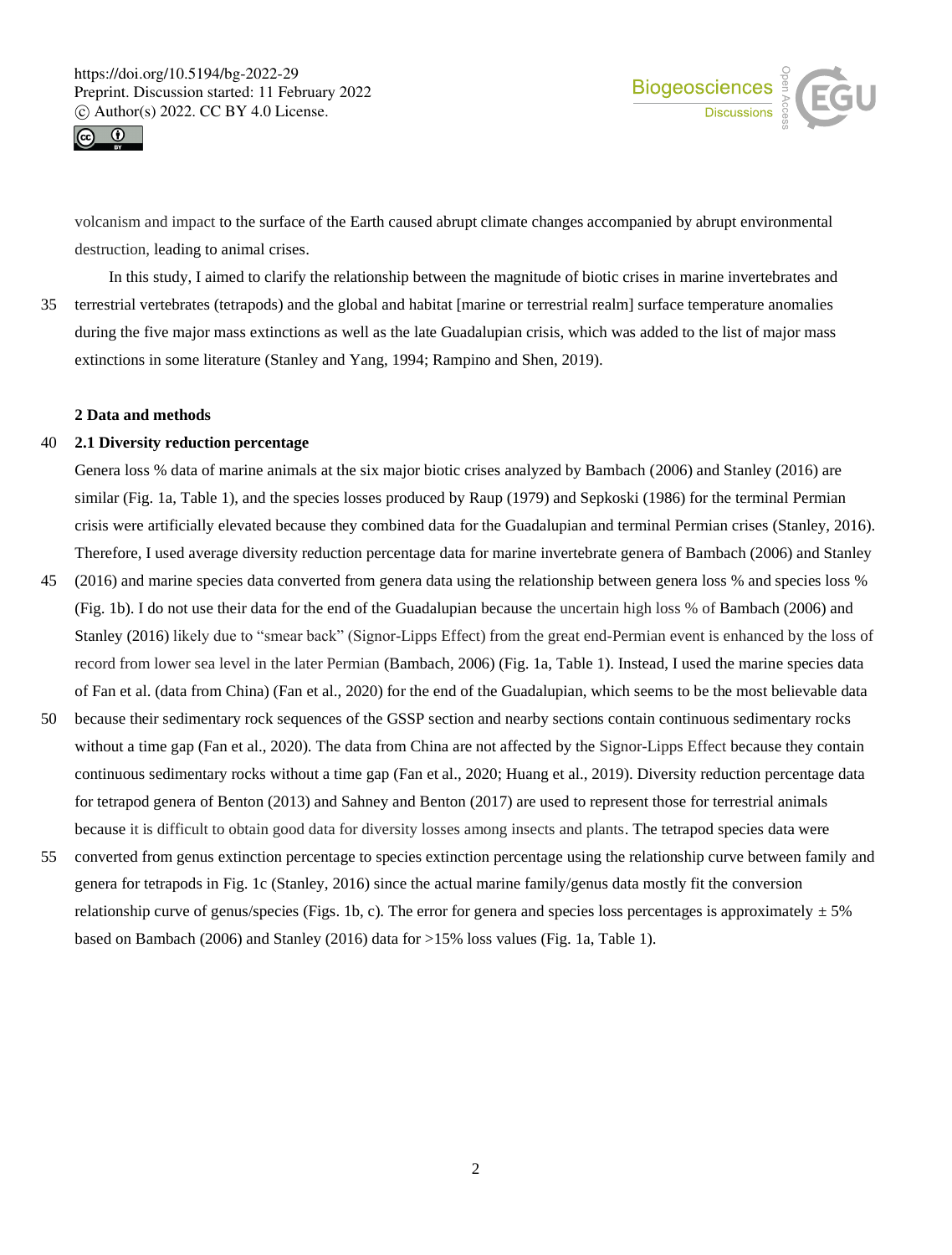





60 **Figure 1:** Marine genus loss (%) distribution (**a**), relationship between extinction percentages of species, genera, and families (**b** for marine invertebrates, **c** for terrestrial tetrapods) and between global surface temperature anomalies, land-surface temperature anomalies, and seasurface temperature (SST) anomalies (**d**). Black square data from Bambach (2006), red circle data from Stanley (2016), and blue triangle data from Fan et al. (2020) in the graph (**a**). Graphs (**b**, **c**) were used to convert extinction percentages among species, genera, and families. Dashed lines show the genus-family loss relationship (**b**, **c**). The black curve in (**b**) is after Stanley (2016). Graph (**d**) is based on the model

65 calculation data from Kaiho and Oshima (2017) and is used to convert between the global surface temperature anomaly, land-surface temperature anomaly (global mean), and SST anomaly (global mean). All data are from Table 1. O: Ordovician. F–F: Frasnian–Famennian boundary. P: Permian. T: Triassic. K–Pg: Cretaceous–Paleogene boundary.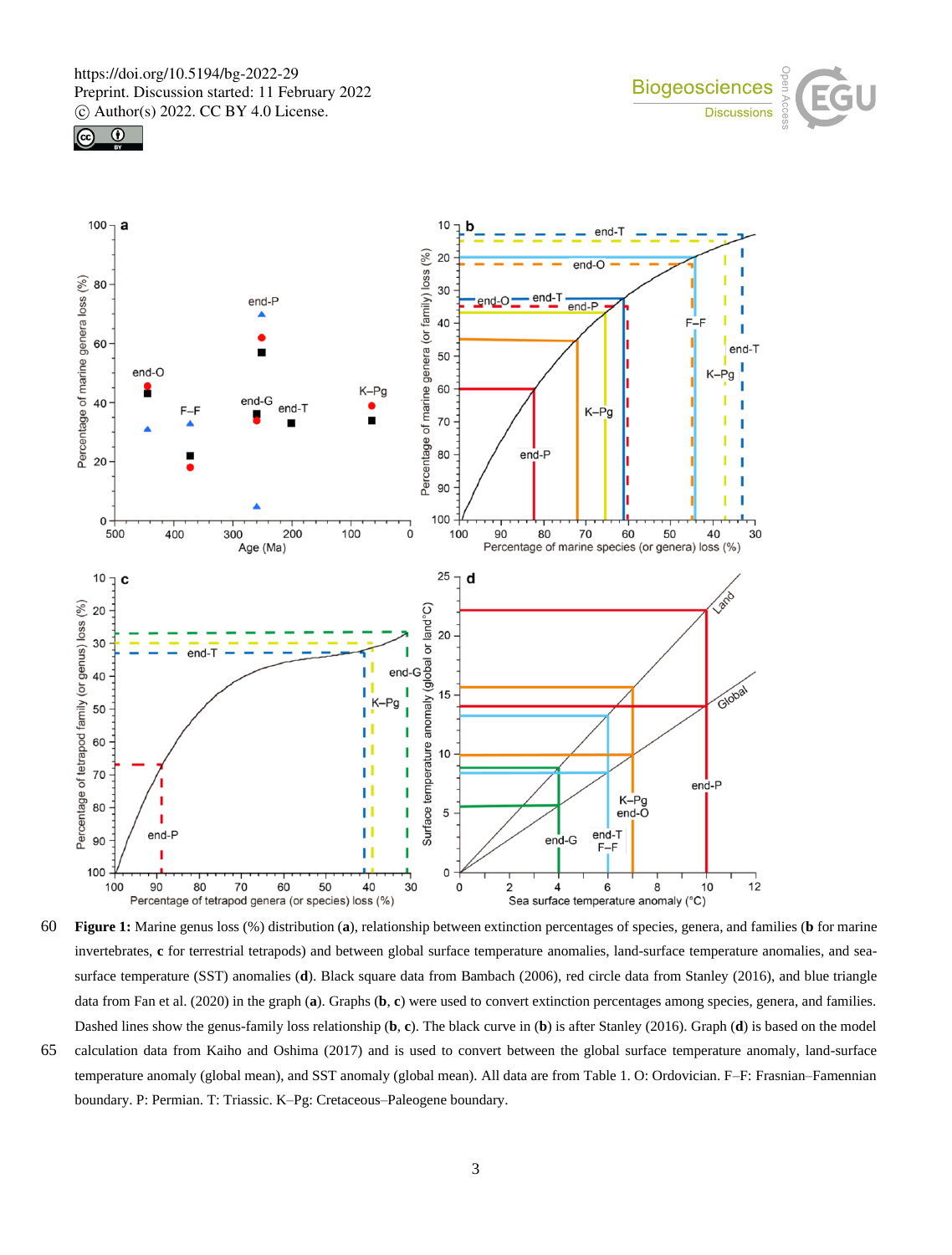



| Crisis    | Age      | Marine | Marine | Marine    | Marine     | Marine         | Marine  | Marine  | Tetrapod                 | Tetrapod   | Tetrapod                 | Temp.                  | Temp.     | Temp.      |
|-----------|----------|--------|--------|-----------|------------|----------------|---------|---------|--------------------------|------------|--------------------------|------------------------|-----------|------------|
|           | (Ma)     | family | genus  | genus     | genus      | genus          | species | species | family                   | Genus      | species                  | anomaly                | anomaly   | anomaly    |
|           |          | Ext    | Ext    | Ext       | Ext        | Ext            | Ext     | Ext     |                          |            |                          |                        |           |            |
|           |          | (% )   | (% )   | (% )      | (% )       | (%)            | (% )    | (% )    | Ext(%)                   | Ext $(\%)$ | Ext $(\%)$               | (Global, $^{\circ}$ C) | (SST, °C) | (Land, °C) |
| $H-A$     | $\theta$ | ٠      |        |           |            |                |         | $0^*$   | ٠                        | 0.6        |                          | $+1$                   | $+0.7$    | $+1.5$     |
| $K-Pg$    | 66       | 15     | 34     | $38 - 40$ | 37         |                | 65      |         | 30                       | $39*$      | 67                       | $-10$                  | $-7$      | $-16$      |
| End-T     | 201.4    | 13     | 33     |           | 33         |                | 61      |         | 33                       | 41         | 70                       | $-8$                   | $-6$      | $-13$      |
| End-P     | 251.9    | 35     | 57     | 62        | 60         | 70             | 82      | 83      | 67                       | 89         | 97                       | $+14$                  | $+10$     | $+22$      |
| End-G     | 259.8    | $\sim$ | 36     | $33 - 35$ | 35         | 5 <sup>1</sup> | 62      | $11***$ | 27                       | 31         | 38                       | $+6$                   | $+4$      | $+9$       |
| $F-F$     | 372      | $\sim$ | 22     | $16 - 20$ | 20         | 33             | 44      | 43      | $\sim$                   |            | $\overline{\phantom{a}}$ | $+8$                   | $+6$      | $+13$      |
| End-O     | 445-444  | $22*$  | 43     | $45 - 46$ | 45         | 31             | 72      | 62      | $\overline{\phantom{a}}$ |            | $\qquad \qquad$          | $+10$                  | $+7$      | $+16$      |
| Reference |          | 1, 2   | 4      | 5         | Average    | 6              | from    | $6,7*$  | 9                        | 10         | 7,8                      | 13, 14                 | $15 - 20$ |            |
|           |          | $3*$   |        |           | of $4 & 5$ |                | genus   | $8*$    |                          | $11*$      | 12                       |                        |           |            |

**Table 1:** Marine and tetrapod family extinction percentages and global, sea, and land-surface temperature anomalies

Only reliable data are shown. Data marked by color are used in this study. Data marked by deep blue and deep green are used in Figure 3. 70 Blue letters show values converted using Figure 1. O: Ordovician. F**–**F: Frasnian**–**Famennian boundary. G: Guadalupian. P: Permian. T: Triassic. K**–**Pg: Cretaceous**–**Paleogene boundary. \*: corresponds to a reference marked by \*. \*\*: data without brachiopods because their diversity increased spanning the G**–**L boundary. References: 1: Sepkoski (1996); 2: Rampino et al. (2020); 3: Sepkoski (1982); 4: Bambach (2006); 5: Stanley (2016); 6: Fan et al. (2020); 7: Barnosky et al. (2011); 8: Ceballos et al. 2015); 9: Sahney et al. (2010); 10: Benton et al. (2013); 11: Sahney and Benton (2017); 12: IUCN (2021); 13: Waters et al. (2016); 14: Working Group I Contribution to the Fifth Assessment

75 Report of the Intergovernmental Panel on Climate Change (2013); 15: Vellekoop et al. (2014); 16: Korte et al. (2009); 17: Chen et al. (2016); 18: Chen et al. (2011); 19: Balter et al. (2008); 20: Finnegan et al. (2011).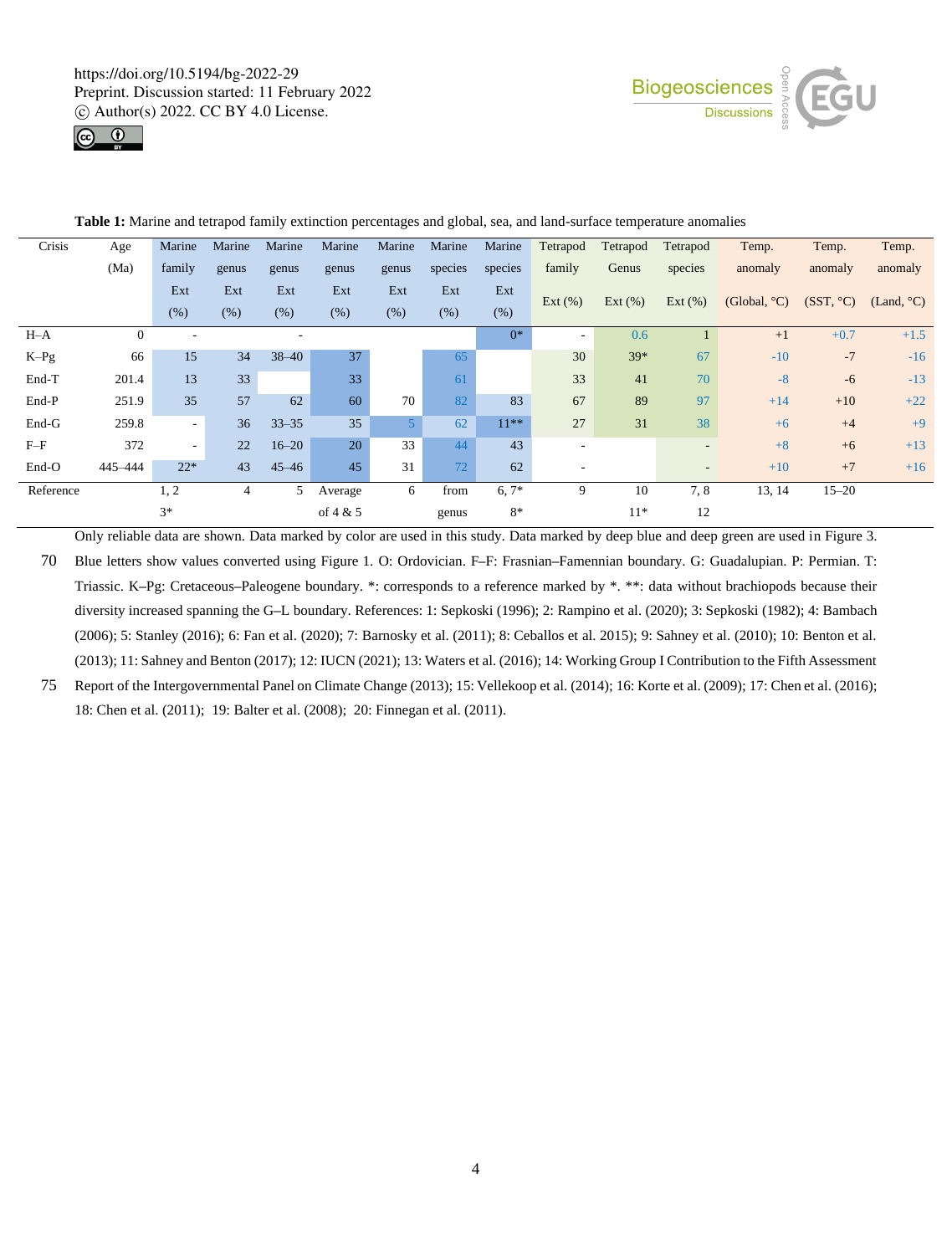



#### **2.2 Surface temperature anomaly**

- 80 The largest absolute sea-surface temperature (SST) anomalies during each crisis were obtained from the oxygen isotope ratios (<sup>18</sup>O/<sup>16</sup>O) of marine animal fossils (Balter et al., 2008; Korte et al., 2009; Finnegan et al., 2011, Chen et al., 2011) and the organic biomarker index (TEX86) (Vellekoop et al., 2014) (Table 1). All the SST data are from low latitudes (Table 2). Global surface temperature anomalies at low latitudes are always intermediate values (near average values) regardless of (i) source latitudes of greenhouse gases or aerosols blocking sunlight (Kaiho and Oshima, 2017) (Table 1) and (ii) global
- 85 warming and cooling because the highest anomaly appears at middle–high latitudes in the source hemisphere and the lowest anomaly appears at middle–high latitudes in the other hemisphere based on warming case data (Pinsky et al., 2019) and cooling case data (Kaiho et al., 2016). Therefore, I used each SST anomaly at low latitudes as an intermediate value (near average) in the Earth at each age. The error for the SST anomaly in geologic ages is approximately  $\pm$  1 °C, approximately  $\pm$ 0.5 °C depending on the sample location to obtain the average value and approximately  $\pm$  0.5 °C depending on detection of
- 90 the largest anomaly for abrupt short-term events from sedimentary rocks, which usually deposited 1–100 mm/kyr, except for impact ejecta sediment. I converted SST anomalies of various geologic ages to global surface temperature anomalies and land-surface temperature anomalies using Fig. 1d, which was generated from global cooling and warming (recovery) data of the climate model calculation (Kaiho and Oshima, 2017) (Fig. 1d).

| $\frac{1}{2}$ and $\frac{1}{2}$ is pointed intrinsical of causal gas and acrossess and bo I data |                                           |                       |  |  |  |  |  |  |
|--------------------------------------------------------------------------------------------------|-------------------------------------------|-----------------------|--|--|--|--|--|--|
| Crisis                                                                                           | Source of causal gas and aerosols         | SST data site         |  |  |  |  |  |  |
| $K-Pg$                                                                                           | $\sim$ 25°N                               | $\sim 30^\circ N$     |  |  |  |  |  |  |
| $end-T$                                                                                          | $\sim$ 20°S – $\sim$ 30°N                 | $\sim 30^\circ N$     |  |  |  |  |  |  |
| $end-P$                                                                                          | $\sim 50^{\circ}$ N                       | $\sim 15^{\circ}$ N   |  |  |  |  |  |  |
| end-G                                                                                            | $\sim 30^\circ N$                         | $\sim 30^\circ N$     |  |  |  |  |  |  |
| $F-F$                                                                                            | $\sim 10^{\circ}$ S $- \sim 30^{\circ}$ N | $\sim$ 25°S           |  |  |  |  |  |  |
| $end-O$                                                                                          | ?                                         | $\sim$ 20°S $-$ ~10°S |  |  |  |  |  |  |

**Table 2:** Source latitudes of causal gas and aerosols and SST data

95 O: Ordovician. F**–**F: Frasnian**–**Famennian boundary. G: Guadalupian. P: Permian. T: Triassic. K-Pg: Cretaceous**–**Paleogene boundary.

#### **3 Results**

#### **3.1 Magnitude of marine/terrestrial crises**

My analysis of the major mass extinctions shows that the Late Ordovician mass extinction (LOME) was marked by only a 100 marine crisis (45% genera loss and 72% species loss) since terrestrial tetrapods had not yet appeared. The Late Devonian mass extinction (LDME) resulted in the loss of 20% genera and 44% species for marine animals at the Frasnian–Famennian boundary (F–F) (I ignored the tetrapod extinction percentage due to the very low apparent diversity) (Kaiho et al., 2016). The last three major mass extinctions, end-Permian, end-Triassic, and Cretaceous–Paleogene (K–Pg) boundary, were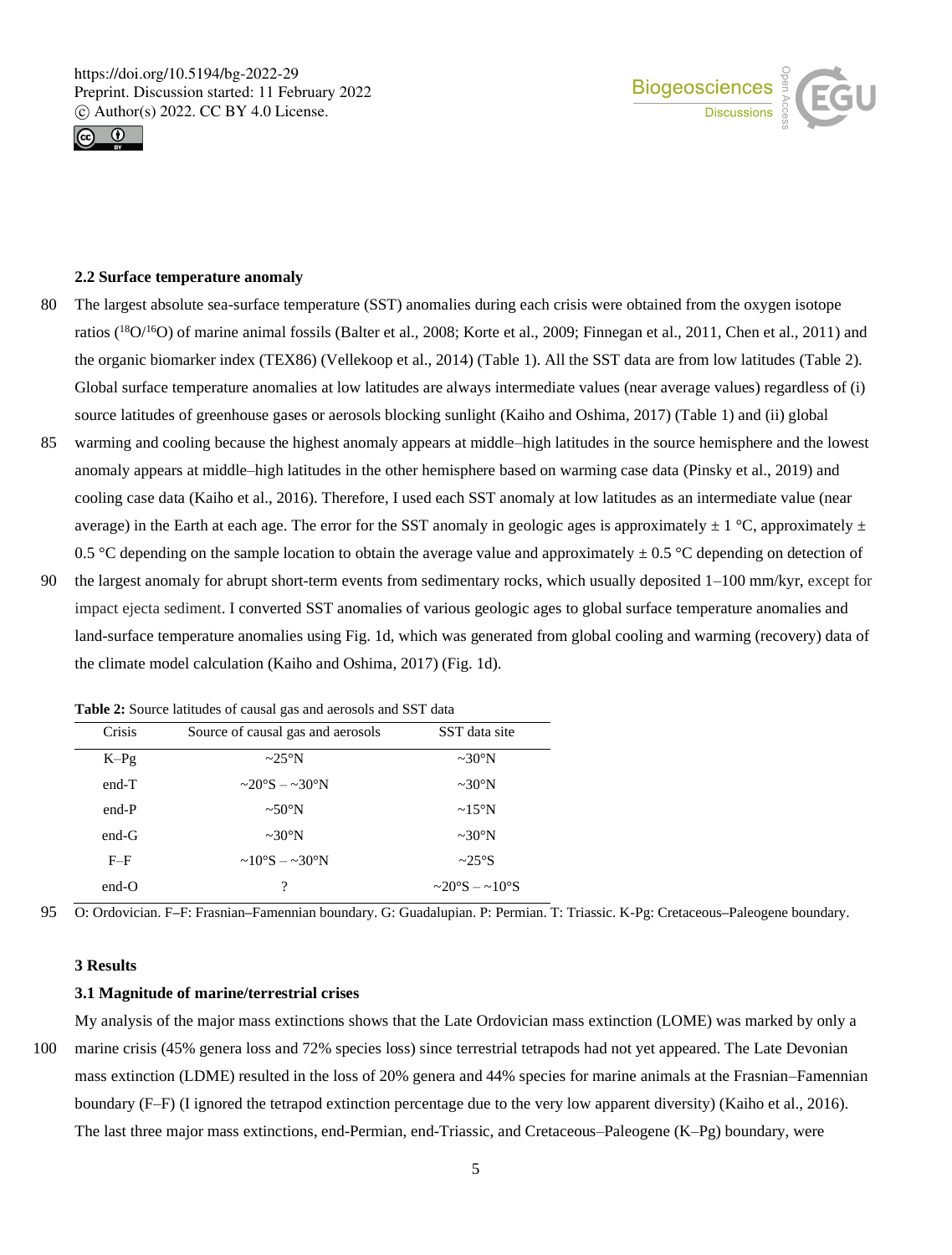



105 89%, 41%, and 39%; Fig. 2, Table 1) and species (marine: 82%, 61%, and 65%; terrestrial: 97%, 70%, 67%; Fig. 2, Table 1). In total, the five major mass extinctions were marked by high marine genera and species extinction percentages (20%– 60% and 44%–82%). However, the end-Guadalupian extinction was marked by low marine genera and species loss (5% and 11%) and higher terrestrial genera and species loss (31% and 38%), corresponding to a major terrestrial crisis, not a major mass extinction, accompanied by a large reduction in shallow marine fusulinids (Feng et al., 2020) and reef animals (Fluegel

characterized by high extinction percentages of both marine and terrestrial genera (marine: 60%, 33%, and 37%; terrestrial:

110 and Kiessling, 2002) due to terrestrial disturbance. All these biotic crises following the diversification of tetrapods had higher extinction percentages of terrestrial animals than of marine animals.



**Figure 2:** Genera (**a**) and species (**b**) extinction percentages of marine animals (blue columns) and tetrapods (red columns) for major mass extinctions and the end-Guadalupian and Holocene–Anthropocene crises. All data are from Table 1. Marine genus extinction values are 115 average values of Bambach (2006) and Stanley (2016). Pale blue columns show uncertain high loss %, probably due to the loss of records from lower sea levels in the later Permian (Bambach, 2006). The blue columns in the end-G are from Fan et al. (2020). Global temperature anomaly: Global surface temperature anomaly. O: Ordovician. F–F: Frasnian–Famennian boundary. G: Guadalupian. P: Permian. T: Triassic. K–Pg: Cretaceous–Paleogene boundary. H–A: Holocene–Anthropocene (1850 to 2010 on going). Numbers 1 to 5: five major mass extinction. Each silhouette shows a representative vertebrate animal from each age.

120

## **3.2 Sea-surface temperature anomaly during crises**

There are two extinction levels on the LOME at the Katian−Hirnantian boundary (445.2 Ma) and late Hirnantian (~444 Ma) (Bond and Grasby, 2020). Between the two extinctions, global cooling occurred, as evidenced by conodont apatite oxygen isotopes and glacial deposits (Finnegan et al., 2011); however, the two extinction levels coincided with the two shorter-term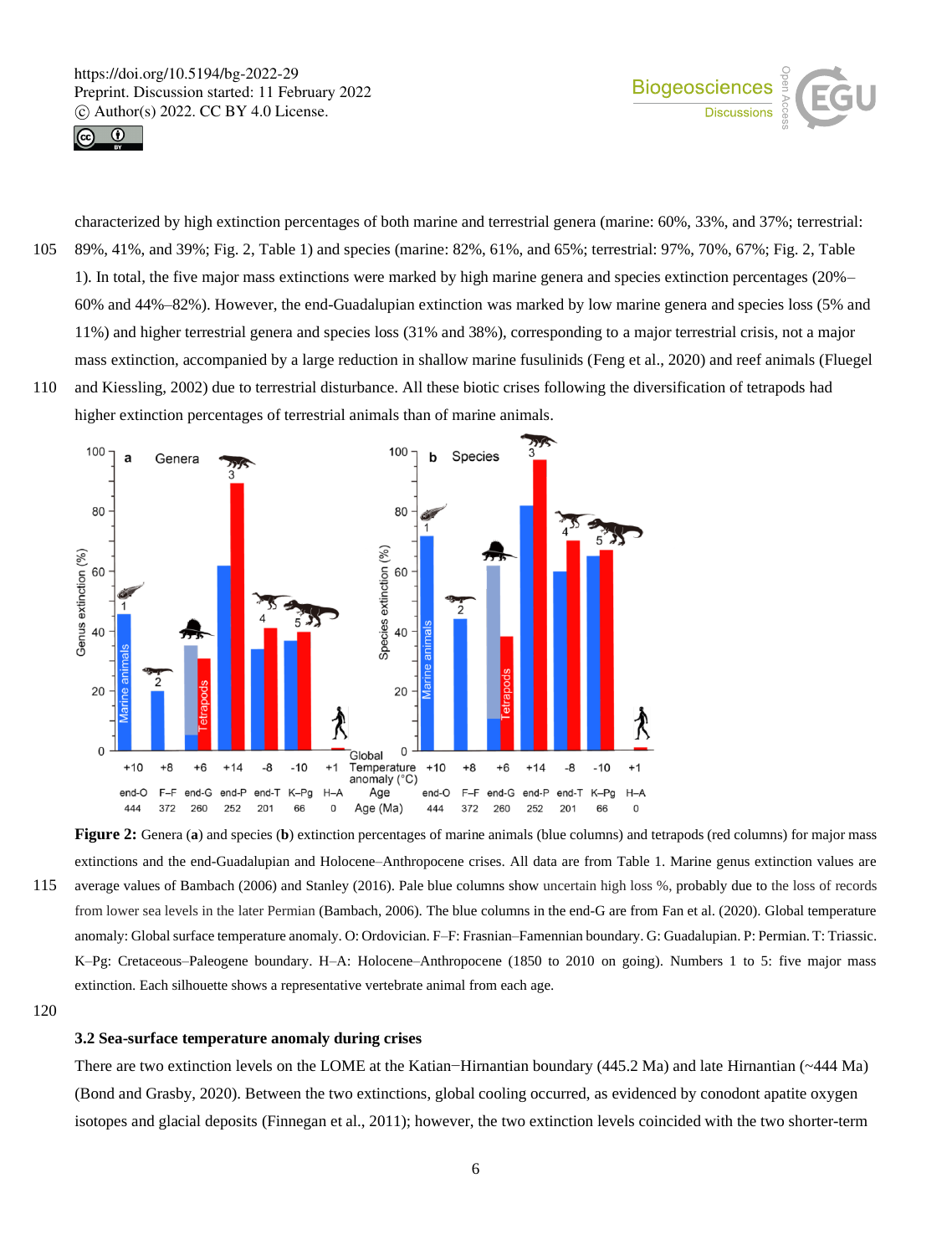



- 125 global warming events based on the oxygen isotope data of conodont apatite (Bond and Grasby, 2020). I select the largest anomaly +7 °C SST in late Hirnantian from the data of Finnegan et al. (2011) for LOME based on the common method for the major crises (largest SST anomaly in short-term climate changes). The trigger is estimated to be volcanism as evidenced by coincidental mercury concentration for LOME (Jones et al., 2017; Bond and Grasby, 2020).
- The LDME is composed of the Frasnes, Kellwasser, and Hangenberg crises at 383, 372, and 359 Ma, respectively, and 130 the Kellwasser is the largest crisis (Barash, 2016). The trigger was the large igneous province (LIP) emplacement of Viluy and PDD LIPs, as evidenced by mercury and coronene concentrations (Racki, 2020; Kaiho et al., 2021b). I use the largest abrupt warming marked by a +6 °C SST anomaly at the Frasnian−Fammenian (F−F) boundary in the Kellwasser crisis from the oxygen isotope data of conodont apatite of Balter et al. (2008) for LDME, whereas the long-term gradual SST change across the F−F boundary shows global cooling.
- 135 The Late Guadalupian crisis (LGC) occurred in the mid-Capitanian, 262 Ma, followed by the Guadalupian–Lopingian (G−L) boundary event at 259 Ma (Chen and Xu, 2019). The coincidental volcanic eruptions of the Emeishan Large Igneous Province (ELIP) in South China are thought to be the trigger of the crisis (Chen and Xu, 2019), as evidenced by mercury concentration peaks beginning in the mid-Capitanian and peaking during the G−L transition (Grasby et al., 2016). The largest abrupt anomaly +4 °C SST coinciding with the volcanism and extinction at the G−L boundary from the data of Chen
- 140 et al. (2011) is used for LGC.

The largest biodiversity loss in the Phanerozoic occurred at the end of the Permian, with local extinction during the earliest Triassic, ~252.0–251.9 million years ago (Song et al., 2013; Kaiho et al., 2021a), marking the end of the Mesozoic. The LIP in Siberia caused sill emplacement and large eruptions at that time (Burgess et al., 2017). The coincidence of volcanic eruption and the biotic crisis was shown using the correlation of mercury, coronene, and coal fly ash (Grasby et al.,

145 2011, 2013; Kaiho et al., 2021a). I use the largest anomaly +10 °C SST from just before the mass extinction (Bed 24) to the first minimum  $\delta^{18}$ Oapatite value (base of Bed 27) at GSSP Meishan based on new conodont apatite  $\delta^{18}$ O data showing the 2.5 permil anomaly of Chen et al. (2016) for the end-Permian mass extinction (EPME). The age of the end-Triassic mass extinction (ETME) is estimated to be  $201.564 \pm 0.015$  Ma, which corresponds to the

emplacement of the Central Atlantic Magmatic Province (CAMP, 201.6 to 201.0 Ma) (Davies et al., 2017). The SST

150 anomaly during the crisis is estimated as -6 °C from the averaged  $\delta^{18}$ O of oyster shells, assuming stable salinity, which was followed by long-term  $(10^5 \text{ years})$  global warming (Korte et al., 2009; Kaiho et al., 2022). There were no crises during the long-term warming (Kaiho et al., 2022). I use the -6 °C anomaly for ETME, indicating global cooling.

Only the K–Pg mass extinction (KPME) at 66 Ma occurred as the result of an asteroid impact (Schulte et al., 2010). This impact produced large amounts of soot and sulfuric acid aerosols in the stratosphere by the ignition and melting of

155 sedimentary rocks (Kaiho et al., 2016; Kaiho and Oshima, 2017). Stratospheric aerosols efficiently absorb and scatter solar radiation and reduce sunlight reaching the Earth's surface, which induces strong global cooling and a significant decrease in precipitation, particularly over equatorial areas, over ten years, with the maximum occurring in the second year (Kaiho et al., 2016; Kaiho and Oshima, 2017). Organic biomarker TEX86 values show -7 °C as the SST largest absolute anomaly during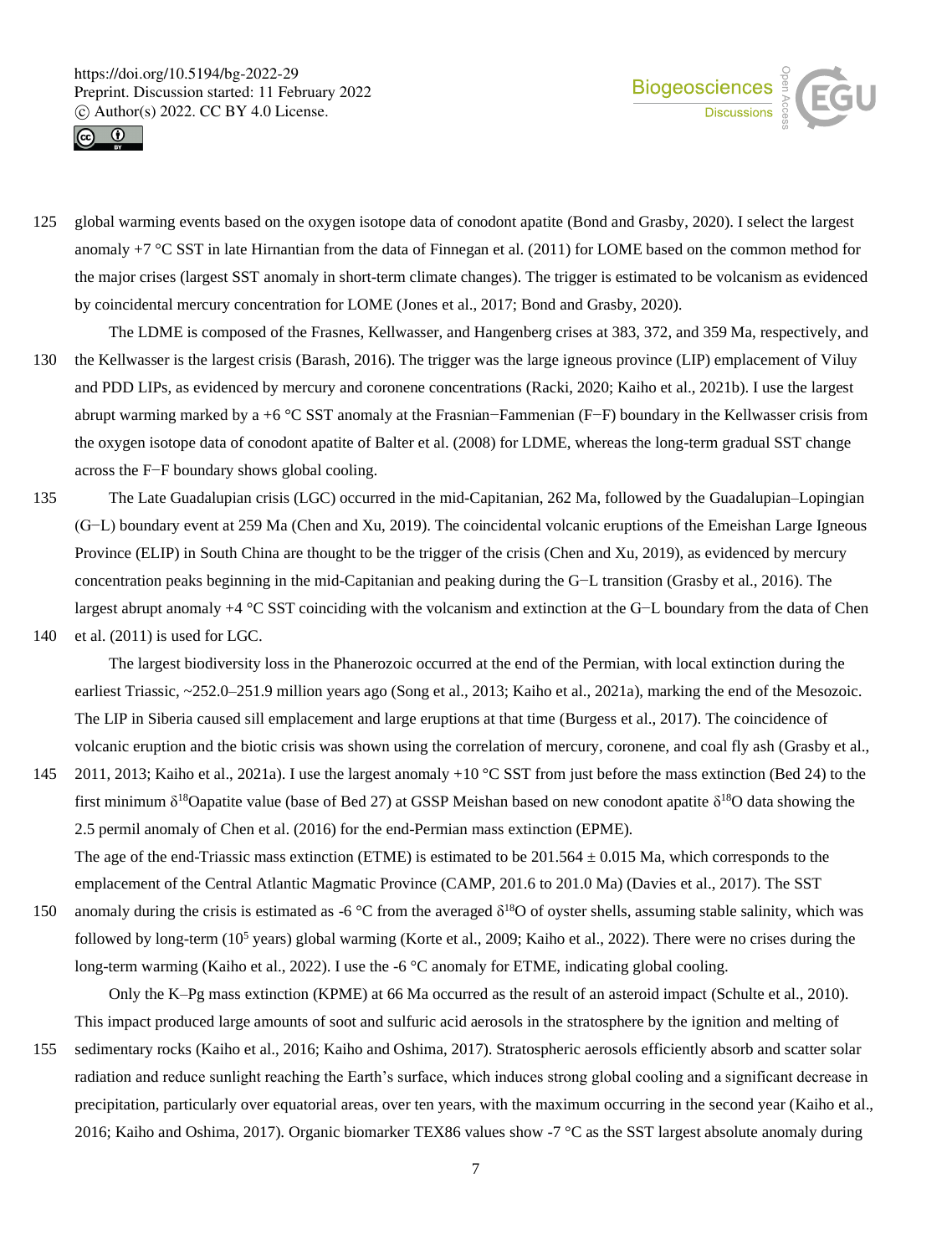



the crisis (Vellekoop et al., 2014). This SST anomaly is consistent with the -10  $^{\circ}$ C global cooling estimated by climate model 160 calculations and the survival of equatorial crocodilians (Kaiho et al., 2016).

#### **3.3 Relationship between extinction magnitudes and surface temperature anomalies**

I compare those data on each biotic crises based on an assumption that the Earth and contemporary life at the time of each crisis are themselves more-or-less comparable through time. My results for the relationship between past mass extinctions 165 and surface temperature anomalies show the following features. A 4 °C SST warming was detected at the end of the Guadalupian (Chen et al., 2011), corresponding to 9 °C warming on land (6 °C global warming), as shown in Fig. 1d, which was correlated with 5% and 11% marine genera and species extinction and 31% and 38% terrestrial genera and species extinction, respectively (Figs. 3a, 3d; Table 1). However, the higher 6 °C SST (Balter et al., 2008) (13 °C warming on land and 8 °C global warming) occurred at the Frasnian–Famennian (F–F) boundary, which is correlated with 20% and 44%

- 170 marine genera and species loss, respectively, that is, a marine crisis and the smallest major mass extinction, respectively. The end-Ordovician mass extinction had higher temperature anomalies (7 °C SST [Finnegan et al., 2011], 16 °C on land, and 10 °C global warming) and higher extinction percentages (45% and 72% marine genera and species, respectively). The EPME was marked by the highest temperature anomalies (10 °C SST (Chen et al., 2016), 22 °C on land, and 14 °C global warming) and the highest extinction percentages (60% and 82% marine genera and species and 89% and 97% terrestrial tetrapod
- 175 genera and species, respectively). In contrast, the end-Triassic and Cretaceous–Paleogene (K–Pg) boundary mass extinctions coincided with 6 °C and 7 °C SST (Korte et al., 2009; Vellekoop et al., 2014) cooling corresponding to 13 °C and 16 °C cooling on land and 8 °C and 10 °C global cooling (Fig. 1). The ETME correlated with 33% and 61% marine genera and species loss and 41% and 70% terrestrial tetrapod genera and species loss, respectively, and the KPME correlated with 37% and 65% marine genera and species loss and 39% and 67% terrestrial tetrapod genera and species loss, respectively (Figs. 3a,
- 180 d). These results indicate that a larger absolute value of the global temperature anomaly corresponds to a higher extinction percentage in the marine and terrestrial realms, regardless of whether the change is due to global warming or global cooling, considering  $a \pm 5\%$  error (Figs. 3c, f). These relationships indicate that abrupt temperature anomalies and coincidental environmental changes associated with high energy input by volcanism and impact relate to the magnitude of mass extinctions.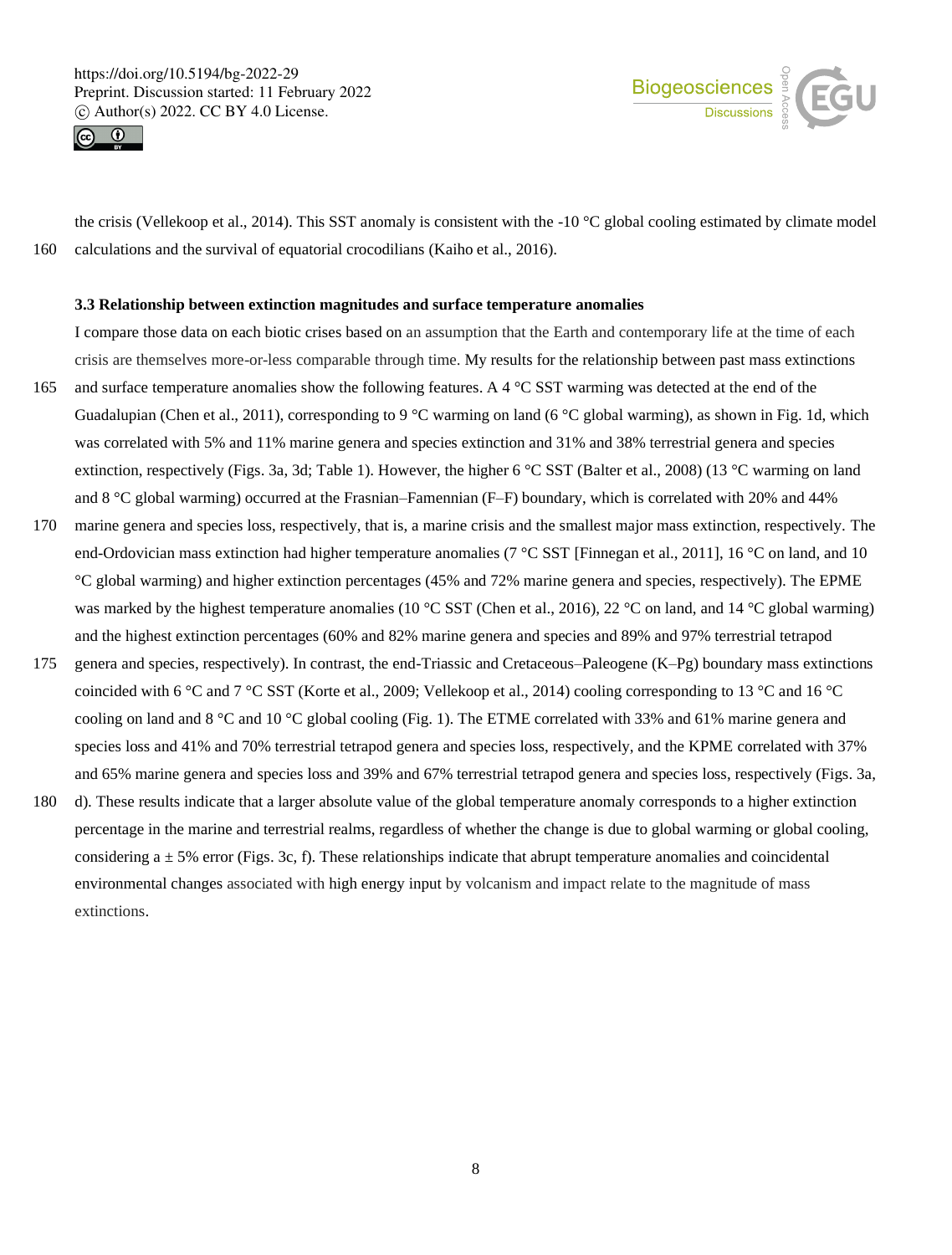





185

**Figure 3:** Relationship between genera and species extinction percentage and surface temperature anomaly in major mass extinctions, the end-Guadalupian crisis, and the current crisis in the Anthropocene. All vertical axes show species extinction (%). (**a**)**–**(**c**): genera extinction. (**d**)**–**(**f**): species extinction. (**a**) and (**d**): relationship between that and global surface anomaly. (**b**) and (**e**): relationship between that and surface temperature anomaly in habitats (global sea or land). (**c**) and (**f**): relationship between that and absolute surface temperature anomaly 190 in habitats (global sea or land). Blue circles: marine extinctions. Red squares: terrestrial extinctions represented by tetrapods. All data are from Table 1. Light blue areas show major extinctions. O: Ordovician. F**–**F: Frasnian**–**Famennian boundary. G: Guadalupian. P: Permian. T: Triassic. K**–**Pg: Cretaceous**–**Paleogene boundary.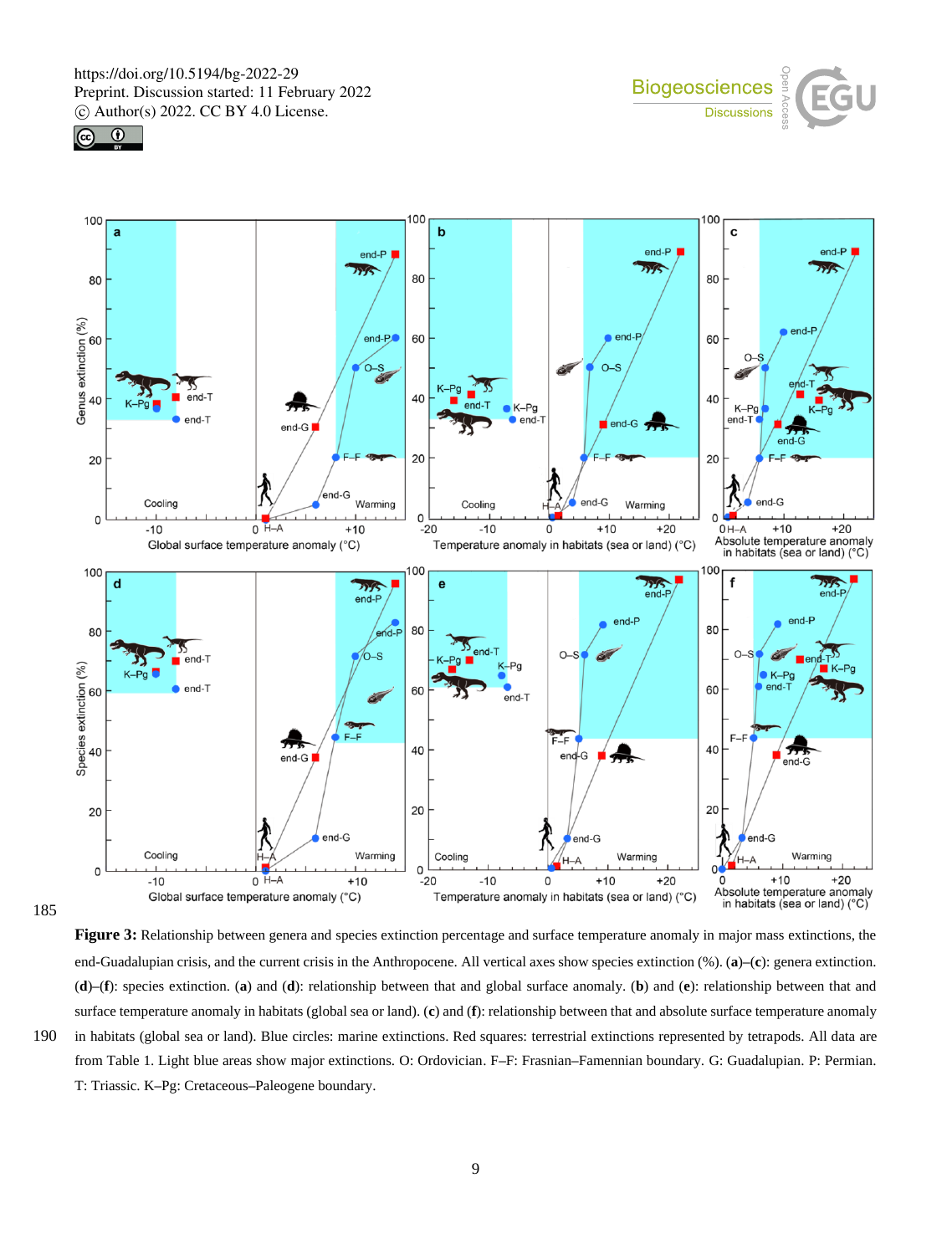



## 195 **4. Discussion**

When summarizing and interpreting these results for the past six representative crises, I find that (i) higher global surface temperature anomalies are correlated to higher extinction percentages in both marine and terrestrial realms, respectively (Figs. 3a, 3d), which suggests that climate change and related or coincidental environmental destruction is the main cause of mass extinctions; (ii) >20% genera and >40% species loss correlate to > +8 °C global warming and < -8 °C global cooling,

- 200 respectively (Figs. 3a, 3d); (iii) higher extinction percentages appear in the terrestrial realm (tetrapods) than in the marine realm (invertebrate) under the same global temperature anomaly in warming events (Figs. 3a, 3d) because the ratio of the surface temperature anomaly in the terrestrial realm to that in the marine realm is 2.2 (Fig. 1d); (iv) marine animals are more likely to become extinct under a lower habitat temperature anomaly than tetrapods regardless of the difference between warming and cooling (Figs. 3c, 3f); and (v) a similar absolute habitat temperature anomaly correlates with a similar
- 205 extinction magnitude in marine invertebrates and terrestrial tetrapods, respectively (Figs. 3c, 3f).

More major terrestrial crises occur under lower global temperature anomalies than major marine crises (Figs. 3a, 3d), which implies that major terrestrial crises must have occurred more frequently than major marine crises. Evidence for this difference is nine decreases in tetrapod diversity having ≥ 20% genus loss during the late Carboniferous to Early Jurassic (Benton et al., 2013) compared with two marine crises having  $\geq$  20% genus extinctions during the same interval (end-

- 210 Permian, end-Triassic). Marine animals are more likely to become extinct under lower habitat temperature anomalies than tetrapods (Figs. 3b, 3e), which is consistent with a higher sensitivity of marine animals to warming than terrestrial animals based on the current global temperature and thermal tolerance data (Pinsky et al., 2019). The physical law of the temperature anomaly extinction relationship shown in Figs. 1d and 3 controls the extinction of terrestrial and marine animals, as shown in Fig. 2.
- 215 The good correlation between the surface temperature anomaly and extinction magnitude indicates that the cause of major extinctions is not only surface temperature change but also coincidental environmental changes, such as acid rain, ozone depletion, reducing sunlight, desertification, soil erosion, and oceanic anoxia, driven by large volcanic eruptions and projectile impacts; these causal climatic and environmental conditions changed in parallel due to the same controls as each volcanism and impact. These climatic and environmental anomalies are controlled by stratospheric aerosols, such as sulfuric
- 220 acid and black carbon, for reducing sunlight global cooling acid rain, halogen for ozone depletion, and atmospheric

greenhouse gases, such as  $CO<sub>2</sub>$  and methene, for surface warming.

Global cooling and warming have been reported in many periods in the Phanerozoic based on oxygen isotopes (Stanley, 2010); however, most of them are long-term climate changes. When surface temperature changes slowly ( $>10^3$  years), animals migrate and survive; an abrupt temperature change is thought to be essential for mass extinctions. There were no

225 significant marine extinctions during global warming of two famous global warming events at the end-Cenomanian and Paleocene–Eocene transitions (Kaiho, 1994); which were due to volcanism under the oceanic crust (Bond and Wignall, 2014). This type of volcanism cannot eject volcanic  $SO<sub>2</sub>$  gas into the stratosphere, resulting in no short-term global cooling and gradual global warming by the gradual release of  $CO<sub>2</sub>$  from volcanism under the ocean; conversely, the Late Devonian,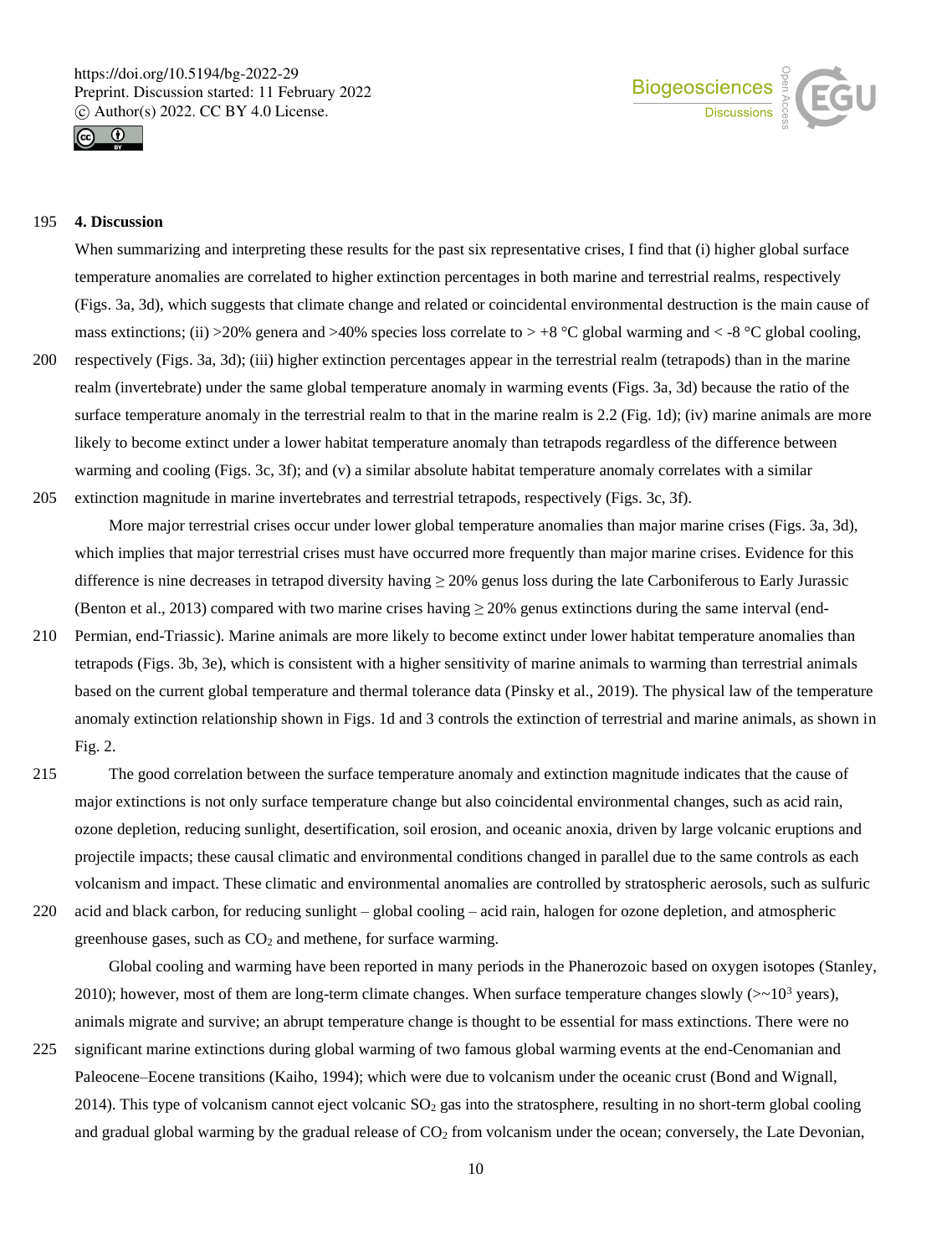



end-Permian, and end-Triassic LIPs were emplaced on land, resulting in  $SO<sub>2</sub>$  gas emissions into the stratosphere, causing 230 short-term global cooling and accompanying environmental changes, followed by global warming due to volcanic greenhouse gas emissions. An eruption causes global cooling that lasts for a few to ten years; thus, detection is difficult; however, LIP volcanism causes thousands of eruptions (Svensen et al., 2009), resulting in the detection of decreases in SST from sedimentary rocks when the release of  $SO_2$  gas to the stratosphere exceeds  $>10^3$  years (Kaiho et al., 2022), but no detection occurs in cases of  $< 10<sup>2</sup>$ -year SO<sub>2</sub> emissions. Global cooling is followed by global warming due to the cessation of

235 SO<sup>2</sup> release to the stratosphere and the accumulation of CO<sup>2</sup> in the atmosphere from volcanisms (Kaiho et al., 2022). Global warming lasts for a long time  $(>10^3$  years, usually  $\sim 10^5$  years), resulting in easy detection.

Global warming has been detected in some volcanic cases, whereas global cooling has been detected from (i) sedimentary rocks formed under volcanism characterized by massive  $SO<sub>2</sub>$  gas emissions and relatively low  $CO<sub>2</sub>$  emissions by low-temperature volcanism to the stratosphere (ETME) (Kaiho et al., 2022) and (ii) quickly deposited impact ejecta

- 240 (Vellekoop et al., 2014) near the impact crater in an impact case (KPME). There is a possibility of undetected short-term global cooling before global warming in the other four volcanism-induced major biotic crises. Larger volcanisms generally cause larger SO2, CO2, and halogen emissions, which could have resulted in a good correlation between the global warming temperature anomaly and extinction magnitude, even if the real main cause of crises is reduced sunlight – global cooling – acid rain, ozone depletion or oceanic anoxia. Therefore, Figs. 3c and 3f show the relationship between the absolute
- 245 temperature anomaly and extinction magnitude. The good correlation in marine and terrestrial animals clarified in this study indicates that the global climate and the accompanying environmental changes are related to the magnitude of mass extinctions.

#### **5. Conclusions**

- 250 I conclude that (i) the magnitude of major extinctions in marine invertebrates and that of terrestrial tetrapods correlates well with the coincidental abrupt anomaly of global surface temperature, respectively; (ii) >20% genera and >40% species loss correlate to > 8 °C absolute global surface temperature anomaly regardless of the difference between warming and cooling; (iii) there is a good correlation between extinction magnitude of marine invertebrates and absolute SST anomaly as well as that of terrestrial tetrapods and absolute land-surface temperature anomaly; (iv) higher extinction percentages appear
- 255 in the terrestrial realm (tetrapods) than in the marine realm (invertebrate) under the same global temperature anomaly due to 2.2 times higher surface temperature anomaly in the terrestrial realm than that in the marine realm; and (v) marine animals become extinct under a lower habitat temperature anomaly than tetrapods regardless of the difference between warming and cooling, which is likely due to a higher sensitivity of marine animals than terrestrial animals. These relationships indicate that abrupt temperature anomalies and coincidental environmental changes are associated with abrupt high energy input by
- 260 LIP volcanism and that an asteroid impact relates to the magnitude of mass extinctions.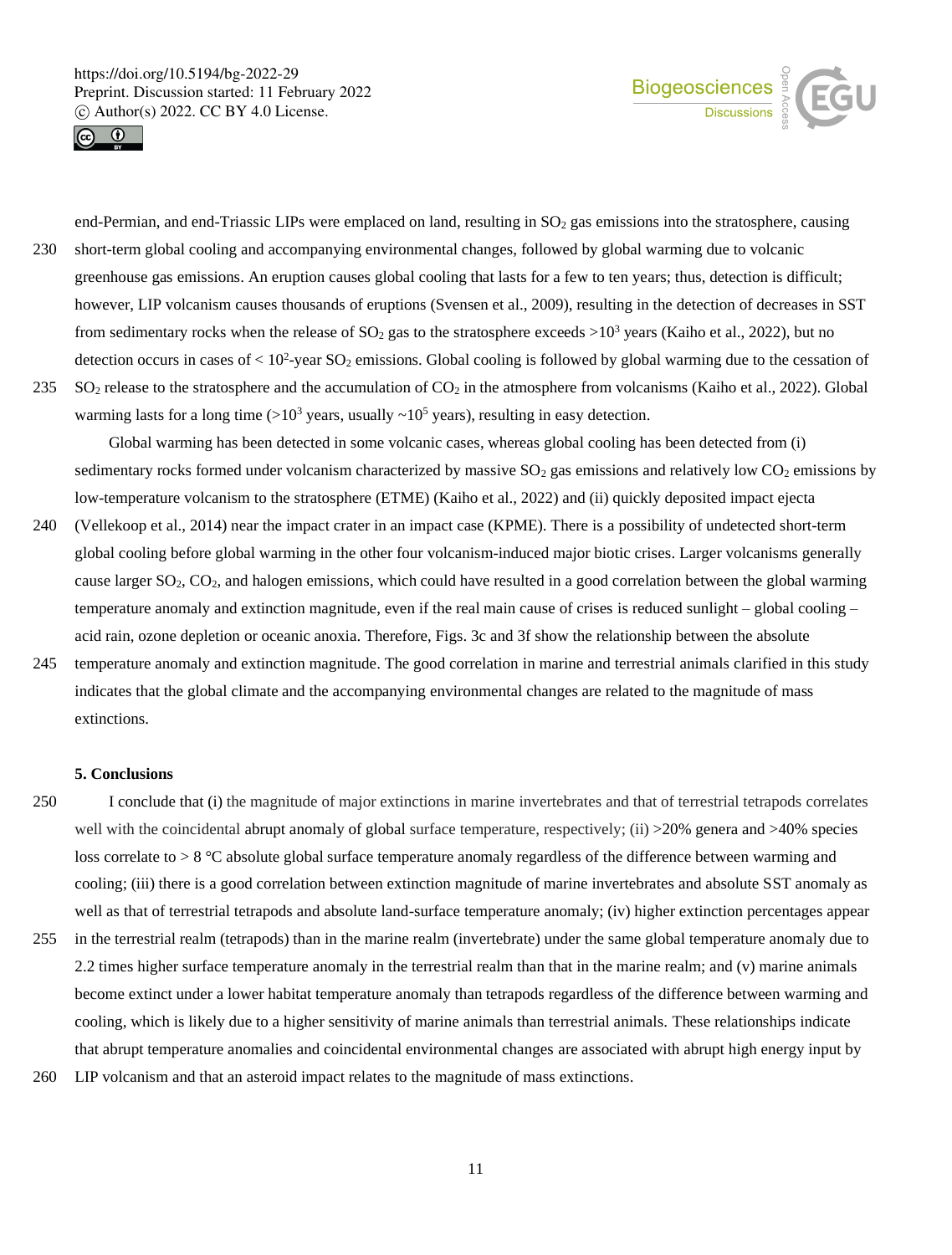



**Author contribution:** Conceptualization: KK. Methodology: KK. Investigation: KK. Visualization: KK. Writing—original draft: KK. Writing—review & editing: KK.

**Competing interests:** The authors declare that they have no competing interests.

265 **Acknowledgments:** This study was supported by the Japan Society for the Promotion of Science (KAKENHI—Grants in-Aid for Scientific Research; Grant Numbers #25247084 for K.K. I thank anonymous referees for useful comments for the previous version.

**Data and materials availability:** All data is available in the main text.

# **References**

270 Balter, V., Renaud, S., Girard, C., and Joachimski, M. M.: Record of climate-driven morphological changes in 376 Ma Devonian fossils, Geology, 36, 907–910, doi: 10.1130/G24989A.1, 2008.

Bambach, R. K.: Phanerozoic biodiversity mass extinctions, Ann. Rev. Ear. Planet. Sci. 34, doi: 10.1146/annurev.earth.33.092203.122654, 127–155, 2006.

Barash, M. S.: Causes of the great mass extinction of marine organisms in the Late Devonian, Oceanology, 56, 863–875, doi:

- 275 10.1134/S0001437016050015, 2016.
	- Barnosky, A. D., Hadly, E. A., Gonzalez, P., Head, J., Polly, P. D., Lawing, A. M., Eronen, J. T., Ackerly, D. D., Alex, K., Biber, E., Blois, J., Brashares, J., Ceballos, G., Davis, E., Dietl, G.P., Dirzo, R., Doremus, H., Fortelius, M., Greene, H. W., Hellmann, J., Hickler, T., Jackson, S. T., Kemp, M., Koch, P. L., Kremen, C., Lindsey, E. L., Looy, C., Marshall, C. R., Mendenhall, C., Mulch, A., Mychajliw, A. M., Nowak, C., Ramakrishnan, U., Schnitzler, J., Das Shrestha, K., Solari,
- 280 K., Stegner, L., Stegner, M. A., Stenseth, N. C., Wake, M. H., Zhang, Z.: Has the Earth's sixth mass extinction already arrived?, Nature, 471, 51–57, doi:10.1038/nature09678, 2011.
	- Benton, M. J., Ruta, M., Dunhill, A. M., and Sakamoto, M.: The first half of tetrapod evolution, sampling proxies, and fossil record quality, Palaeogeogr. Palaeoclimatol. Palaeoecol., 372, 18–41, http://dx.doi.org/10.1016/j.palaeo.2012.09.005, 2013.
- 285 Bond, D. P. G. and Grasby, S. E.: Late Ordovician mass extinction caused by volcanism, warming, and anoxia, not cooling and glaciation, Geology, 48, 777−781, https://doi.org/10.1130/G47377.1, 2020.
	- Bond, D. P. G. and Wignall, P. B.: "Large igneous provinces and mass extinctions: An update" in Volcanism, Impacts, and Mass Extinctions: Causes and Effects, Keller, G. and Kerr, A. C., Eds. (Geol. Soc. Am. Spec. Pap. 505, https:// doi .org/10.1130/2014.2505(02), 2014).
- 290 Burgess, S. D., Muirhead, J. D., and Bowring, S.: Initial pulse of Siberian Traps sills as the trigger of the end-Permian mass extinction, Nat. Comm., 8, 15596, doi: 10.1038/s41467-017-00083-9, 2017.
	- Ceballos, G., Ehrlich, P. R., Barnosky, A. D., García, A., Pringle, R. M., and Palmer, T. M., Accelerated modern humaninduced species losses: Entering the sixth mass extinction, Sci. Adv. 1, e1400253, 10.1126/sciadv.1400253, 2015.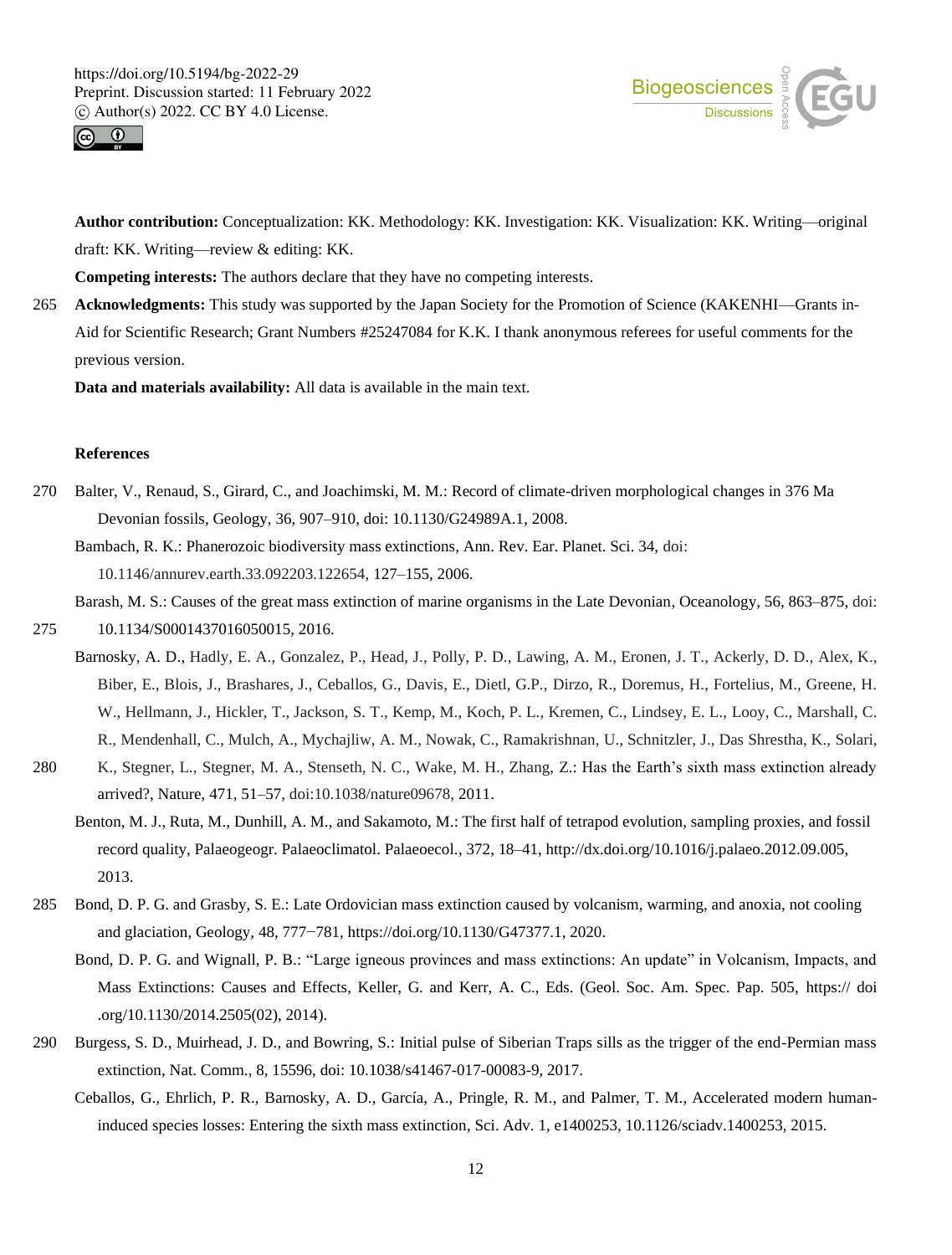



- Chen, B., Joachimski, M. M., Sun, Y. D., Shem, S. Z., and Lai, X. L.: Carbon and conodont apatite oxygen isotope records of 295 Guadalupian-Lopingian boundary sections: Climatic or sea-level signal?, Palaeogeogr., Palaeoclimatol., Palaeoecol., 311, doi:10.1016/j.palaeo.2011.08.016, 145–153, 2011.
- Chen, J., Shen, S., Li, X., Xu, Y., Joachimski, M. M., Bowring, S. A., Erwin, D. H., Yuan, D., Chen, B., Zhang, H., Wang, Y., Cao, C., Zheng, Q., and Mu, L.: High-resolution SIMS oxygen isotope analysis on conodont apatite from South China and implications for the end-Permian mass extinction, Palaeogeogr. Palaeoclimatol. Palaeoecol. 448, 26–38, doi: 300 10.1016/j.palaeo.2015.11.025, 2016.
- - Chen, J. and Xu, Y., Establishing the link between Permian volcanism and biodiversity changes: Insights from geochemical proxies, Gondwana Res., 75, 68–96, https://doi.org/10.1016/j.gr.2019.04.008, 2019.
	- Davies, J. H. F. L., Marzoli, A., Bertrand, H., Youbi, N., Ernesto, M., and Schaltegger, U.: End-Triassic mass extinction started by intrusive CAMP activity, Nat. Comm. 8, 15596, doi:10.1038/ncomms15596, 2017.
- 305 Fan, J., Shen, S., Erwin, D. H., Sadler, P. M., MacLeod, N., Cheng, Q., Hou, X., Yang, J., Wang, X., Wang, Y., Zhang, H., Chen, X., Li, G., Zhang, Y., Shi, Y., Yuan, D., Chen, Q., Zhang, L., Li, C., and Zhao, Y.: A high-resolution summary of Cambrian to Early Triassic marine invertebrate biodiversity, Science, 10.1126/science.aax4953, 367, 272–277, 2020.
	- Feng, Y., Song, H., Bond, D. P. G.: Size variations in foraminifers from the early Permian to the Late Triassic: implications for the Guadalupian–Lopingian and the Permian–Triassic mass extinctions, Paleobiology, 46, 511–532, doi:

310 10.1017/pab.2020.37, 2020.

Finnegan, S., Bergmann, K., Eiler, J. M., Jones, D. S., Fike, D. A., Eisenman, I., Hughes, N. C., Tripati, A. K., and Fischer, W. W.: The magnitude and duration of Late Ordovician-Early Silurian Glaciation, Science, 331, 903–906, 10.1126/science.1200803, 2011.

Fluegel, E. and Kiessling, W.: Patterns of Phanerozoic reef crises. SEPM (Society for Sedimentary Geology) Spec. Pub. 72,

315 691–733, doi: 10.2110/pec.02.72.0691, 2002.

- Grasby, S. E., Beauchamp, B., Bond, D. P. G., Wignall, P. B., and Sanei, H., Mercury anomalies associated with three extinction events (Capitanian Crisis, Latest Permian Extinction and the Smithian/Spathian Extinction) in NW Pangea, Geol. Mag., 153, 285–297, doi:10.1017/S0016756815000436, 2016.
	- Grasby, S. E., Sanei, H., Beauchamp, B., and Chen, Z. H.: Mercury deposition through the Permo-Triassic biotic crisis, Chem.
- 320 Geol., 351, 209–216, http://dx.doi.org/10.1016/j.chemgeo.2013.05.022, 2013. Grasby, S. E., Sanei, H., and Beauchamp, B.: Catastrophic dispersion of coal fly ash into oceans during the latest Permian extinction, Nat. Geosci., 4, 104–107, www.nature.com/naturegeoscience, 2011.
- Huang, Y., Chen, Z.-Q., Wignall, P. B., Grasby, S. E., Zhao, L., Wang, X., and Kaiho, K.: Biotic responses to volatile volcanism and environmental stresses over the Guadalupian-Lopingian (Permian) transition, Geology, 47, 175–178, doi: 325 10.1130/G45283.1, 2019.
	- IUCN 2021, The IUCN Red List of Threatened Species, Version 2021-1, https://WWW.iucnredlist.org., 2021.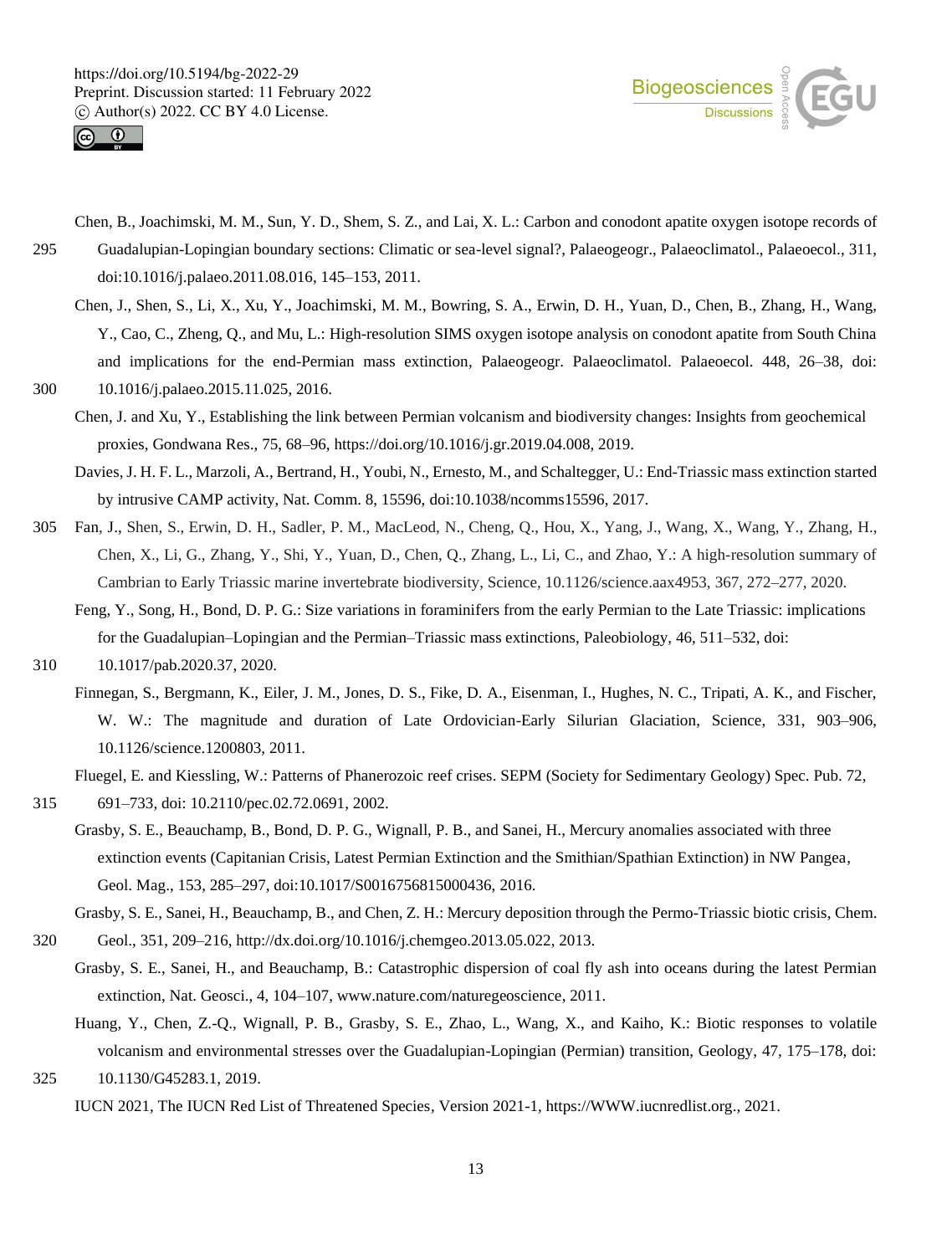



Jones, D. S., Martini, A. M., Fike, D. A., and Kaiho, K.: A volcanic trigger for the Late Ordovician mass extinction? Mercury data from south China and Laurentia, Geology, 45, 631–634, https://doi.org/10.1130/G38940.1, 2017. Kaiho, K.: Planktonic and benthic foraminiferal extinction events during the last 100 m.y., Palaeogeogr., Palaeoclimatol.,

330 Palaeoecol., 111, 45–71, 10.1016/0031-0182(94)90347-6,1994.

- Kaiho, K., Aftabuzzaman, M., Jones, D. S., and Tian, L.: Pulsed volcanic combustion events coincident with the end-Permian terrestrial disturbance and the following global crisis, Geology, 49, 289−293, https://doi.org/10.1130/G48022.1, 2021a.
- Kaiho, K., Miura, M., Tezuka, M., Hayashi, N., Jones, D. S., Oikawa, K., Casier, J.-G., Fujibayashi, M., and Chen, Z.-Q.:
- 335 Coronene, mercury, and biomarker data support a link between extinction magnitude and volcanic intensity in the Late Devonian, Glob. Planet. Chang., 103452, https://doi.org/10.1016/j.gloplacha.2021.103452, 2021b.
	- Kaiho, K. and Oshima. N.: Site of asteroid impact changed the history of life on Earth: the low probability of mass extinction, Sci. Rep., 7, 14855, DOI:10.1038/s41598-017-14199-x, 2017.
- Kaiho, K., Oshima, N., Adachi, K., Adachi, Y., Mizukami, T., Fujibayashi, M., and Saito, R.: Global climate change driven 340 by soot at the K–Pg boundary as the cause of the mass extinction, Sci. Rep., 6, 28427, doi:10.1038/srep28427, 2016.
- Kaiho, K., Tanaka, D., Richoz, S., Jones, D. S., Saito, R., Kameyama, D., Ikeda, M., Takahashi, S., Aftabuzzaman, M., and Fujibayashi, M.: Volcanic temperature changes modulated volatile release and climate fluctuations at the end-Triassic mass extinction, Earth Planet. Sci. Lett., 579, 117364, https://doi.org/10.1016/j.epsl.2021.117364, 2022.
	- Korte, C., Hesselbo, S. P., Jenkyns, H. C., Rockaby, R. E., and Spoetl, C.: Palaeoenvironmental significance of carbon- and
- 345 oxygen-isotope stratigraphy of marine Triassic–Jurassic boundary sections in SW Britain, J. Geol. Soc., 166, 431–445, doi: 10.1144/0016-76492007-177, 2009.
	- Pinsky, M. L., Eikeset, A. M., McCauley, D. J., Payne, J. L., and Sunday, J. M.: Greater vulnerability to warming of marine versus terrestrial ectotherms, Nature, 569, 108–111, https://doi.org/10.1038/s41586-019-1132-4, 2019.

Racki, G.: A volcanic scenario for the Frasnian–Famennian major biotic crisis and other Late Devonian global changes: More

- 350 answers than questions?, Glob. Planet. Chang., 189, 103174, https://doi.org/10.1016/j.gloplacha.2020.103174, 2020. Rampino, M. R., Caldeira, K., and Zhu, Y.: A 27.5-My underlying periodicity detected in extinction episodes of non-marine
	- tetrapods, Hist. Biology, 33, 3084–3090, https://doi.org/10.1080/08912963.2020.1849178, 2020.
		- Rampino, M. R. and Shen, S-Z.: The end-Guadalupian (259.8 Ma) biodiversity crisis: the sixth major mass extinction?, Historical Biol., 33, 1–7, https://doi.org/10.1080/08912963.2019.1658096, 2019.
- 355 Raup, D. M.: Size of the Permo-Triassic bottleneck and its evolutionary implications, Science, 206, 217–218, doi: 10.1126/science.206.4415.217, 1979.
	- Sahney, S. and Benton, M. J.: The impact of the Pull of the Recent on the fossil record of tetrapods, Evol. Ecol. Res., 18, 2017.

Sahney, S., Benton, M. J., and Ferry, P. A.: Links between global taxonomic diversity, ecological diversity, and the expansion of vertebrates on land, Biol. Lett., 6, 544–547, http://dx.doi.org/10.1098/rsbl.2009.1024, 2010.

360 Schulte, P., Alegret, L., Arenillas, I., Arz, J. A., Barton, P. J., Bown, P. R., Bralower, T. J., Christeson, G. L., Claeys, P.,